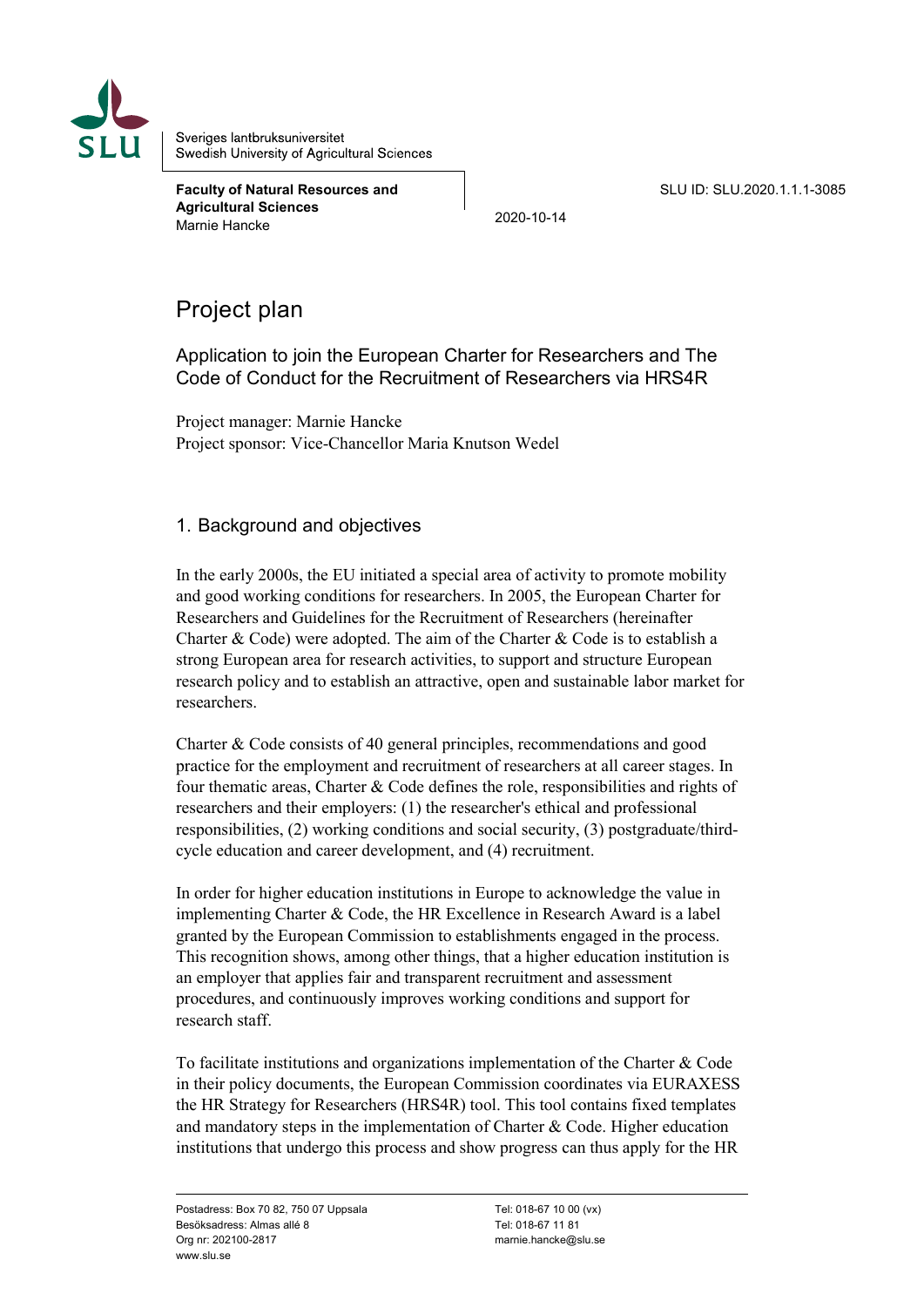Excellence in Research Award certification. This includes a commitment over several years. In an initial phase (maximum 12 months) a gap analysis is carried out, evaluating how the university relates to the 40 principles in the Charter & Code. Based on the identified gaps, an action plan is then formulated. Once the report has been reviewed by the European Commission, the university can receive the HR Excellence in Research Award. After the Initial Phase, an implementation phase follows for five years. The first two years the initial action plan is implemented followed by a new review, after which a revised action plan that extends over three years is adopted, followed by a further review. After these five years the award is renewed every three years.

In Sweden, on October  $19<sup>th</sup>$ , 2016, the Association of Swedish Higher Education Institutions (SUHF) adopted a recommendation to all Swedish higher education institutions regarding accession to the European Charter & Code. On  $19<sup>th</sup>$  of January 2017, SUHF sent a Declaration of Commitment to the European Commission declaring its support for the principles in Charter & Code and supporting the higher education institutions in Sweden that wish to join. According to SUHF, the implementation of the Charter & Code will bring benefits to Swedish higher education institutions such as:

- Contributing to an increased degree of internationalization.
- Showing that Sweden's higher education institutions stand behind the Charter & Code and support the development of an increased exchange of knowledge and experience within independent research.
- Indicating to the international community that Swedish universities are proactive, safeguard international cooperation as well as their intellectual capital and are attractive employers.
- The facilitation of the application procedure for applying for research funding.
- Providing increased opportunities for obtaining financial grants from the European Commission in the face of intensifying competition.

Examples of other benefits reported by higher education institutions that have undergone the process are an improved research environment and strengthened strategic HR work (e.g. more integrated with the core mission).

Currently SLU is one of few Swedish higher education institutions that has not yet been certified or even begun the process for certification. In addition to the advantages mentioned above, the certification and the quality assurance that it reflects, are of utmost importance for SLU to remain attractive to applicants, in particular international ones. Yet another clear incentive for SLU is the harmonization of processes an area that is mentioned in both SLU's current and future strategy. The project is anchored with Pro Vice-Chancellor Ylva Hillbur and Director of Human Resources Anna-Karin Olofsdotter.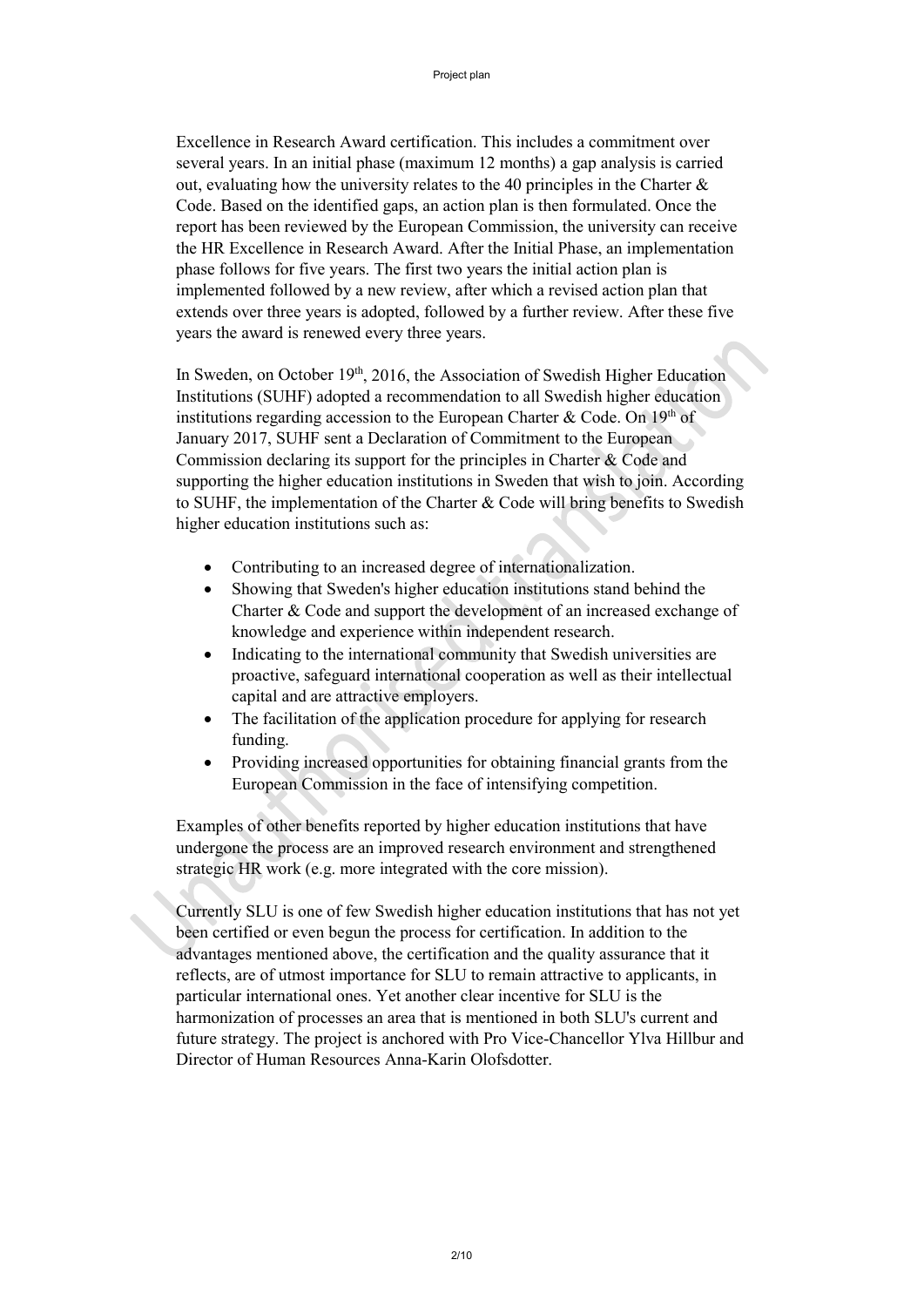## 2. Purpose – project benefits

The project aims for SLU to join the Charter & Code and implement HRS4R, which gives the university the right to use the HR Excellence in Research Award. The project includes the initial phase of the application process up to the application itself, as well as a strategy for implementation. It also includes any potential completion of the application required to obtain certification. XXX anchoring is crucial for the project to be successful. The faculties will therefore be involved in the working process.

# 3. Objectives – project results

The goal of the project is that SLU in 2021 submits an application for HR Excellence in Research Award, to EURAXESS the part of the European Commission responsible for HRS4R.

The application includes (1) gap analysis, (2) OTM-R checklist (Open Transparent Merit-based Recruitment), and (3) action plan, all of which are designed according to a mandatory template.

The gap analysis compiles SLU's current situation and desired situation relative to the 40 principles in the Charter & Code covering ethical and professional aspects, recruitment, working conditions and social security, as well as education and career development.

The OTM-R checklist is an analysis of how SLU works with recruitment with regard to openness, transparency and merit-based selection.

The action plan determines the activities required for SLU to progress from the current situation to the desired situation with regard to the implementation of Charter  $& Code, who/whom$  is responsible for the different measures, the schedule for each measure and indicators for measuring goal fulfillment. The submission of the application implies that SLU has begun the implementation of the action plan. The period for implementing the action plan is estimated to be 2021-2022.

#### 4. Delimitations and impact on other activities

The figure on the next page is produced by EURAXESS and shows the process for obtaining, implementing and maintaining the certification. The project will include the activities required to obtain the certification and creating an action plan for the implementation, described in the figure as the Initial Phase. However, the Implementation Phase and then the Renewal Phase are not included in this project. These actions will be carried out within ordinary activities during the coming years.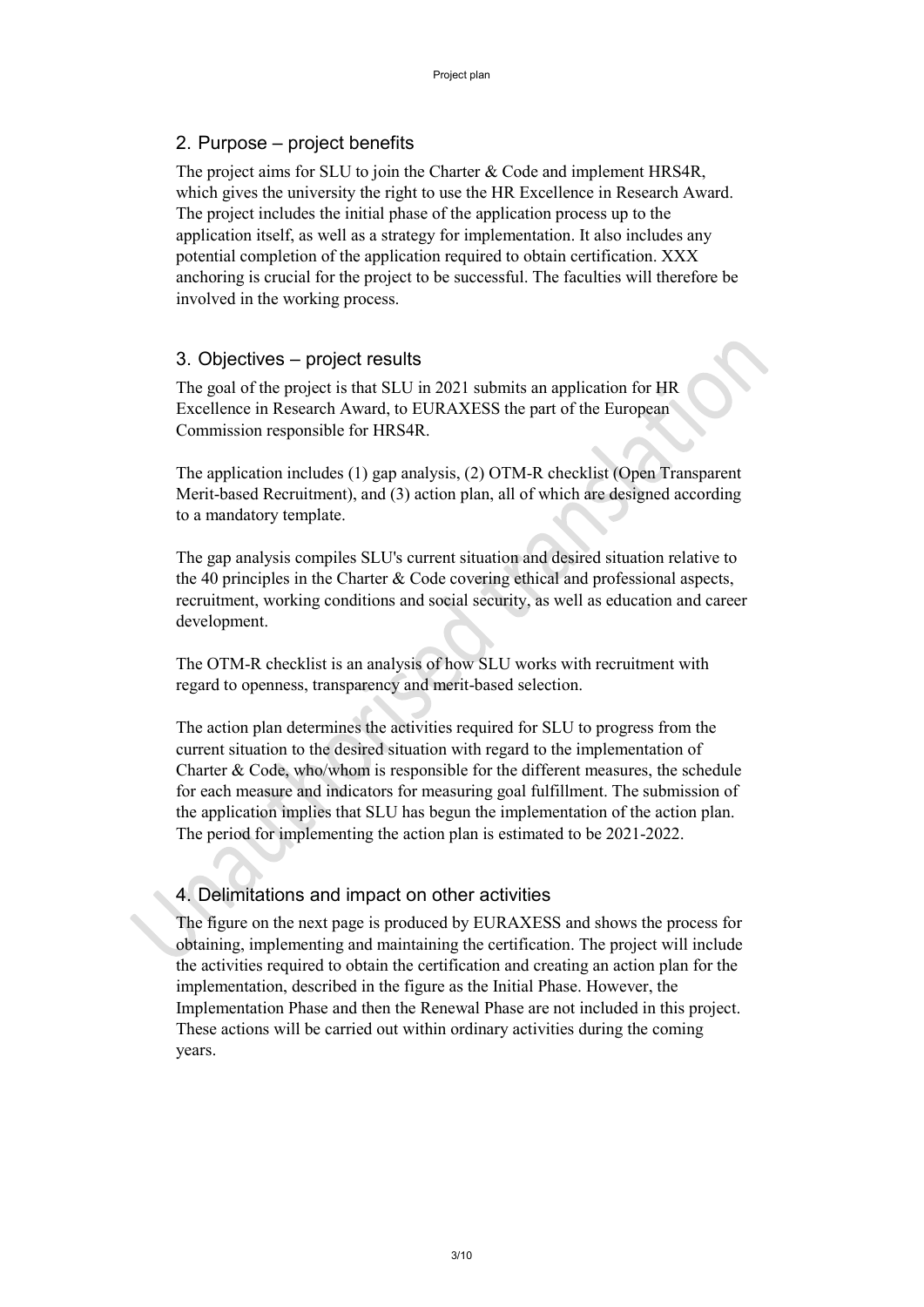Project plan



#### 5. Critical factors

The implementation of the project is largely dependent on the participation, support and contribution of several individuals and groups. Lack of participation and that the necessary amount of time constitutes a risk. Some of the most important measures for risk minimization are (1) clarity from the management throughout the university about the importance of the project and (2) the use of existing constellations / forums as much as possible.

Furthermore, altered conditions from the EU regarding the application can affect the content or process with regard to time. Measures for risk minimization are that the project continuously monitors any alterations or additional requirements via EURAXESS website. Furthermore, the Endorsement Letter which signals SLU's desire to apply for the award to the Commission must be sent in time, before the documents are finally completed to ensure the current process and avoid affecting the schedule.

Another critical factor is that the project is well anchored in the business, i.e. both in academia and administration. By involving members of the faculties' appointments boards in a reference group the project will benefit from a strategically important group, which has extensive experience of the recruitment of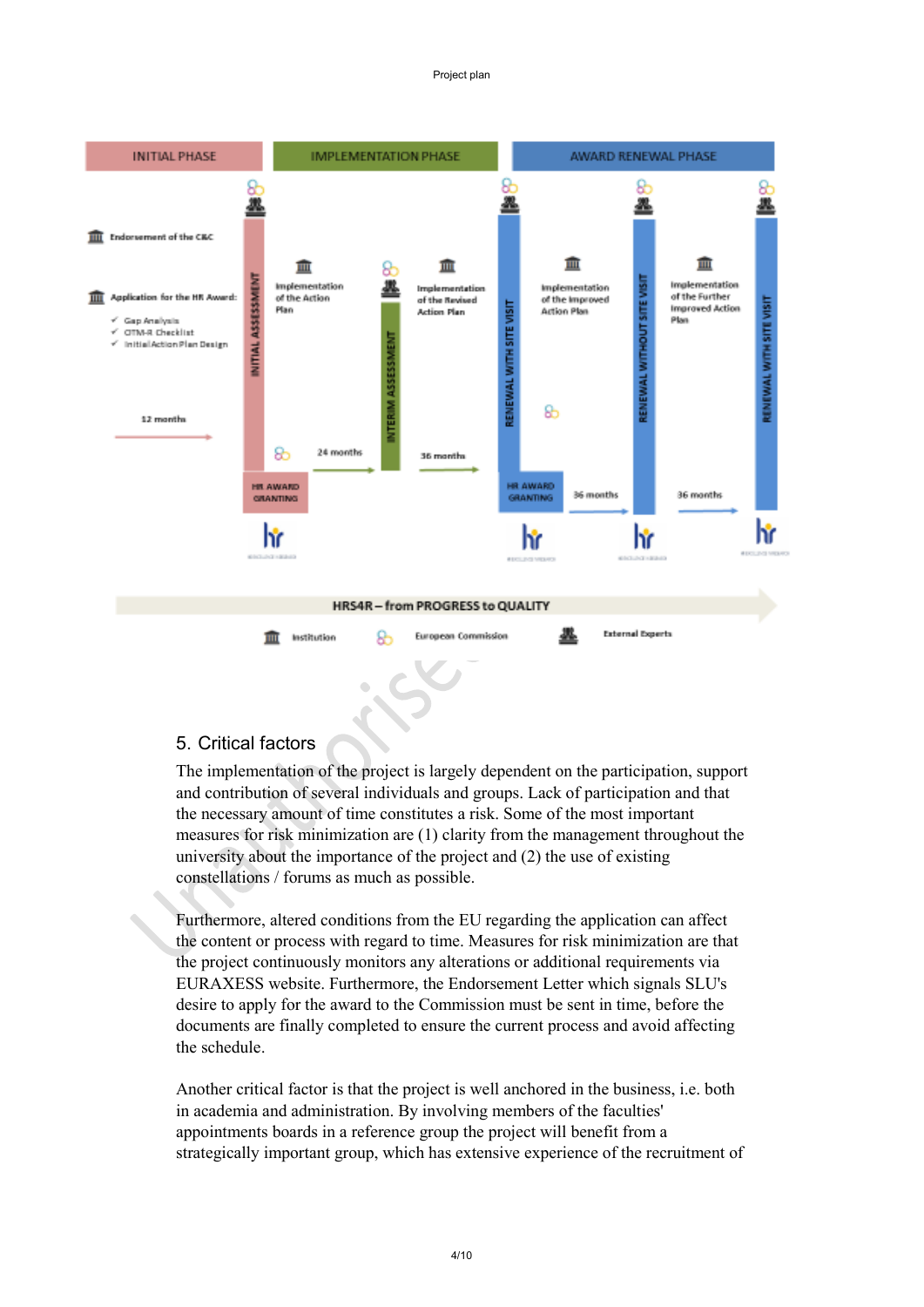teachers, and at the same time, the project becomes anchored in the organization. By involving First Stage Researcher (R1, up to doctoral degree), Recognized Researcher (R2, PhD or equivalent competence level), Established Researcher (R3, researchers who have achieved a certain level of independence) to Leading Researcher (R4, researchers leading the development of a research subject or domain) in a reference group, the project benefits from their individual perspectives and experiences of either recruiting nationally / internationally or being recruited themselves to SLU. Aspects such as gender equality and equal conditions, career development, clinical employment and legislation for legal certainty in recruitment process are met by involving various administrative functions in another reference group.

#### 6. Time schedule

An account of the project's various elements and activities including an estimated time schedule is presented beneath.

Start: 2020-08-10 End: 2021-06-30

#### **6.1 Decision items – Vice-Chancellor**

| <b>Item</b> | <b>Description</b>                                           | <b>Date</b>   |
|-------------|--------------------------------------------------------------|---------------|
|             |                                                              |               |
|             | Adoption of Project plan                                     | October 2020  |
|             | <b>Endorsement Letter</b>                                    | November 2020 |
|             | Adoption of gap analysis and action plan for the application | June 2021     |
|             | for HR Excellence in Research Award                          |               |

### **6.3 Project phases**

The project can be divided into three phases that will partly overlap (e.g. suggestions for activities/measures will most likely be generated on an ongoing basis), which is why dates are approximate. All phases include anchoring work, project meetings, etc. The steering group is continuously informed about the project's ongoing status.

| <b>Phas</b> | <b>Description</b>                            | <b>Start</b> | End               |
|-------------|-----------------------------------------------|--------------|-------------------|
| e           |                                               |              |                   |
|             | Planning and gap analysis:                    | 2020-08-17   | $12020 - 12 - 31$ |
|             | • Project design and project planning         |              |                   |
|             | Formulation of gap-analys och OTM-R checklist |              |                   |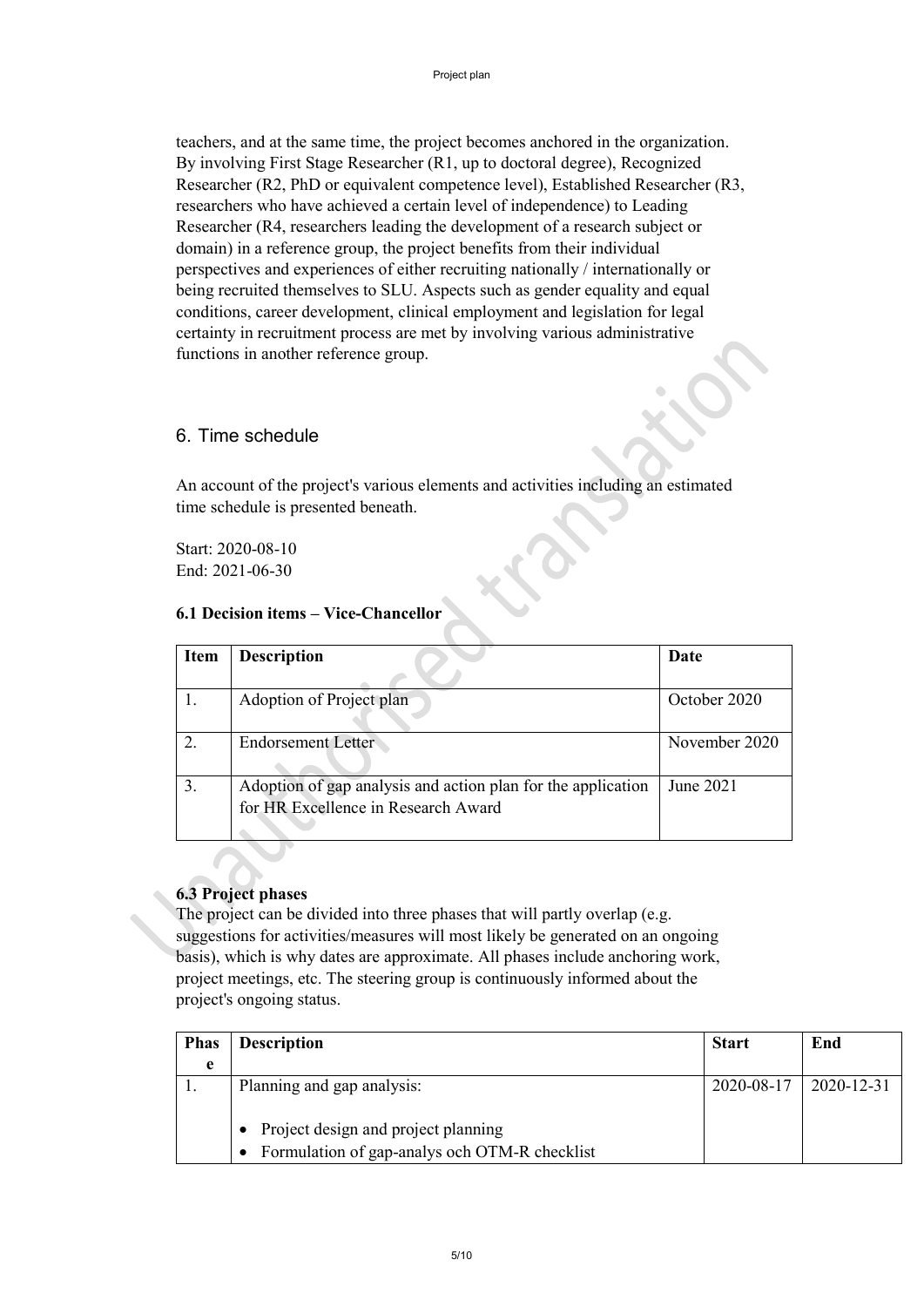|    | Design of Endorsement Letter och related information        |            |            |
|----|-------------------------------------------------------------|------------|------------|
|    | Endorsement letter is submitted                             |            |            |
|    | An interim report is compiled                               |            |            |
| 2. | Development of action plan:                                 | 2021-01-01 | 2021-03-31 |
|    |                                                             |            |            |
|    | Identification of potential actions                         |            |            |
|    | Prioritization of activities                                |            |            |
|    | Development of information about HRS4R on the external web  |            |            |
|    | begins                                                      |            |            |
|    | An interim report is compiled<br>٠                          |            |            |
| 3. | Completion of the application:                              | 2021-04-01 | 2021-06-30 |
|    |                                                             |            |            |
|    | Development of information for HRS4R on the external web is |            |            |
|    | completed                                                   |            |            |
|    | Preparation for implementation                              |            |            |
|    | The application is submitted<br>٠                           |            |            |
|    | The project is finalized                                    |            |            |

### 7. Project organization

The project organization consists of a project manager, a steering group, a project group and a number of internal reference groups.

Project leader is Marnie Hancke, Research Advisor at the NJ faculty office. The project manager is responsible for ensuring that the work is carried out according to the project plan, to assemble meetings and ensure proper documentation (e.g. writing project plan, interim report and final report).

The steering group consists of Pro Vice-Chancellor Ylva Hillbur, Director of Human Resources Anna-Karin Olofsdotter and two or three newly internationally recruited professors. The task of the steering group is to support the project group and create good conditions for the project in the organization (both the academy and the administration).

The project group includes various competencies within the administration, such as HR specialists, recruitment officers, research coordinators and research officers. The project group shall support the project manager in the execution of the activities so that the project achieves its purposes and objectives.

Three reference groups are linked to the project in order to contribute with valuable expertise and consultation. The reference groups are extremely significant to the project. Firstly because it is an explicit requirement in the HRS4R process, secondly because it is crucial to gain a broad anchoring within SLU and understanding of what HRS4R is and what benefits it entail/brings to for the university. The reference groups can be contacted different numbers of times and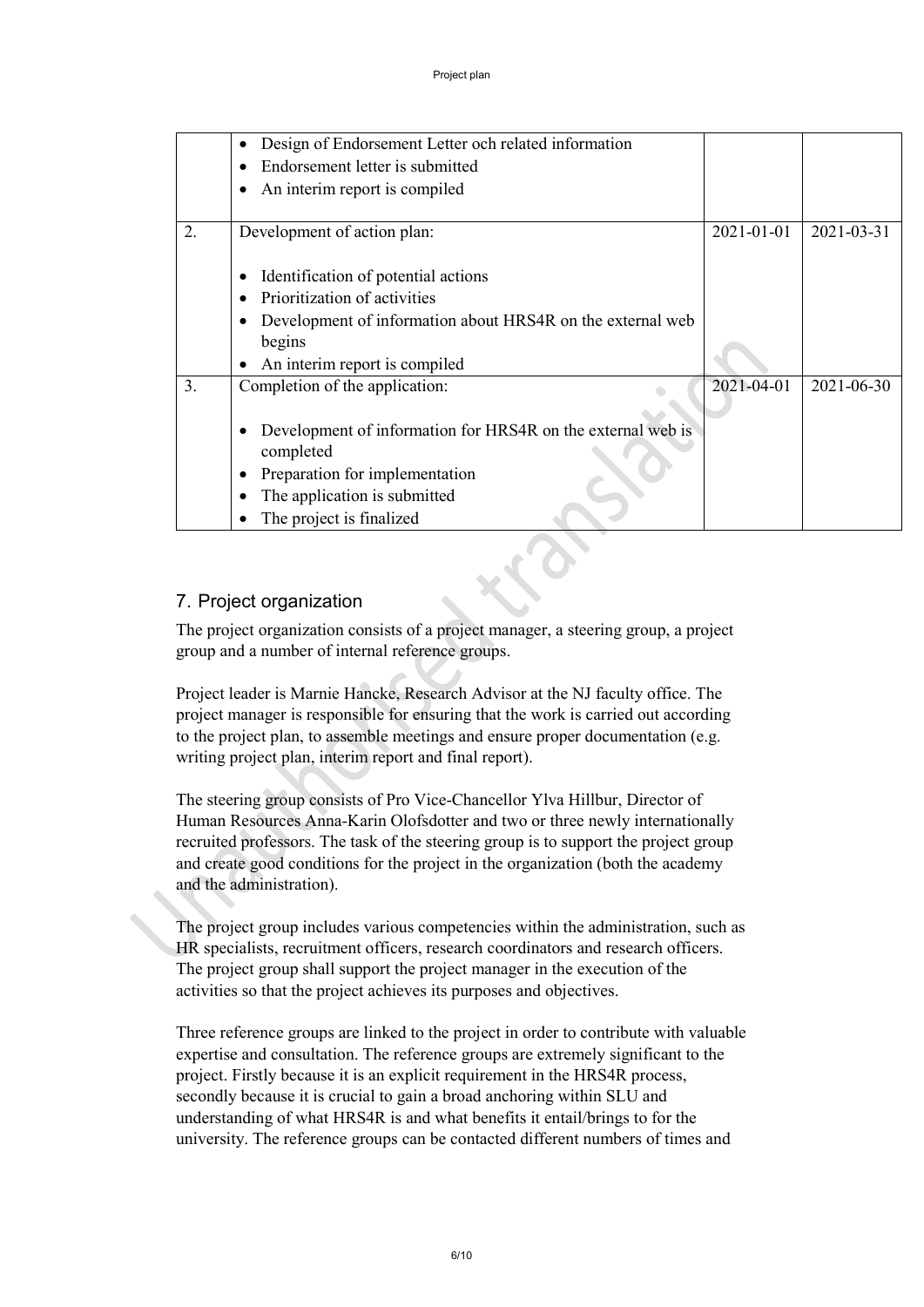with different focus depending on their function/assignments at SLU. Meetings may be held with each group as a whole, smaller constellation or on an individual basis with the project manager. Teachers/researchers at different levels (categories 1-4) are included to make use of different types of experiences.

#### **7.1 Project sponsor**

| <b>Name</b>  | Maria Knutson Wedel |
|--------------|---------------------|
|              |                     |
| <b>Title</b> | Vice-chancellor     |
| E-mail       | maria.wedel@slu.se  |
| <b>Phone</b> | $+4618-671060$      |

#### **7.2 Project manager**

| $\frac{1}{2}$ $\frac{1}{2}$ $\frac{1}{2}$ $\frac{1}{2}$ $\frac{1}{2}$ $\frac{1}{2}$ $\frac{1}{2}$ $\frac{1}{2}$ $\frac{1}{2}$ $\frac{1}{2}$ $\frac{1}{2}$ $\frac{1}{2}$ $\frac{1}{2}$ $\frac{1}{2}$ $\frac{1}{2}$ $\frac{1}{2}$ $\frac{1}{2}$ $\frac{1}{2}$ $\frac{1}{2}$ $\frac{1}{2}$ $\frac{1}{2}$ $\frac{1}{2}$ |                      |
|---------------------------------------------------------------------------------------------------------------------------------------------------------------------------------------------------------------------------------------------------------------------------------------------------------------------|----------------------|
| <b>Name</b>                                                                                                                                                                                                                                                                                                         | Marnie Hancke        |
|                                                                                                                                                                                                                                                                                                                     |                      |
| E-mail                                                                                                                                                                                                                                                                                                              | marnie.hancke@slu.se |
|                                                                                                                                                                                                                                                                                                                     |                      |
| <b>Phone</b>                                                                                                                                                                                                                                                                                                        | $+4618-671181$       |
|                                                                                                                                                                                                                                                                                                                     |                      |
|                                                                                                                                                                                                                                                                                                                     |                      |

# **7.3 Steering group**

| 00<br><b>Name</b>          | <b>Organisational unit</b>                                                   | Focus                     |
|----------------------------|------------------------------------------------------------------------------|---------------------------|
| Ylva Hillbur               | Pro Vice-chancellor for<br>international relations,<br>university management | International relations   |
| Anna-Karin Olofsdotter     | Director of Human<br>Resources, Department<br>of Human Resources             | Recruitment               |
| Thomas Randrup             | International recruited<br>professor, LTV faculty                            | International recruitment |
| Francisco X Aguilar        | International recruited<br>professor, S faculty                              | International recruitment |
| Erika Roman                | Recruited professor,<br>VH faculty                                           | Recruitment               |
| Anke Fischer, professor NJ | International recruited<br>professor, NJ faculty                             | International recruitment |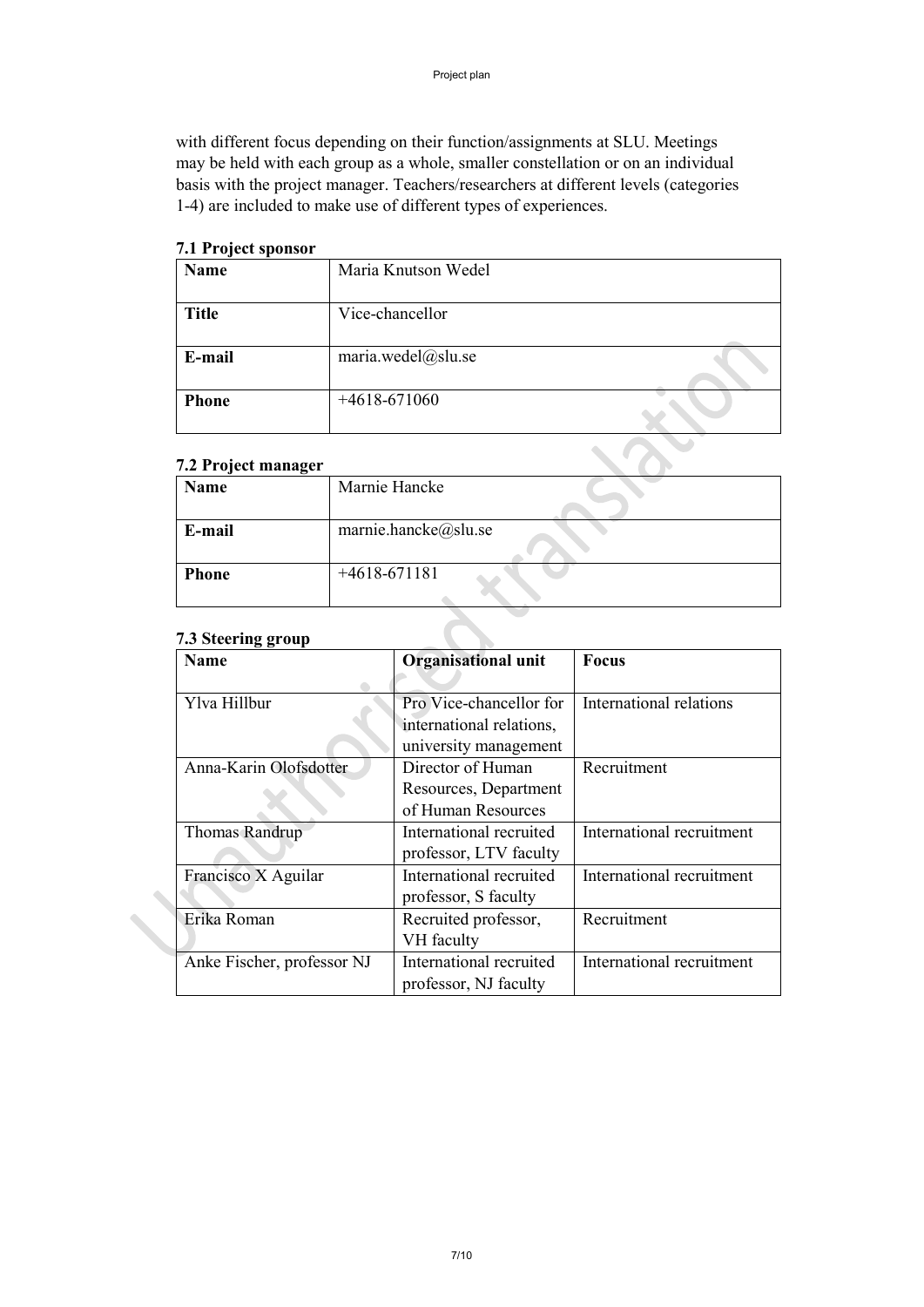| <b>Name</b>                              | <b>Organisational unit</b>                                    | <b>Focus</b>                              |
|------------------------------------------|---------------------------------------------------------------|-------------------------------------------|
| Sarah Hedenskog                          | Faculty officer, NJ and<br>VH faculty                         | Recruitment of teachers                   |
| Eva Borgert                              | HR-specialist,<br>Department of Human<br>Resources            | Recruitment, ReachMee,<br>Euraxess        |
| Caroline Grabbe                          | Research Coordinator,<br><b>Grants Office</b>                 | EU-application                            |
| Niklas Nordquist                         | Research Officer,<br>division of planning                     | Qualifications portfolio<br>collaboration |
| Maria Bergling                           | HR-specialist, Division<br>of Human Resources                 | Recruitment, Appointment<br>procedures    |
| Torleif Ljung                            | Faculty officer, LTV<br>faculty                               | Recruitment teachers                      |
| Ulrika Ganeteg                           | Research officer, S<br>faculty                                | Recruitment teachers                      |
| Tina Sjöström                            | Equal gender and<br>opportunities<br>administrator, S faculty | Equal gender and<br>opportunities         |
| Sbatie Lama                              | Chair ASK:s PhD<br><b>Student Council</b>                     | Academic leadership                       |
| Sabrina Dressel, R2-<br>researcher, Umeå | Department of Wildlife,<br><b>Fish and Environmental</b>      | Academic leadership                       |

Studies, S faculty

Department of Plant Breeding, LTV faculty Academic leadership

# **7.5 Reference groups**

Aakash Chawade, R3 researcher, Alnarp

Reference group 1

| Name               | <b>Organisational unit</b> | <b>Function</b>                                |
|--------------------|----------------------------|------------------------------------------------|
| Christer Björkman  | Pro dean, S faculty        | Chair Appointments Board,<br>S faculty         |
| Torleif Härd       | Dean, NJ faculty           | Chair Appointments Board,<br>NJ faculty        |
| Dirk-Jan de Koning | Vice dean, VH faculty      | Deputy chair Appointments<br>Board, VH faculty |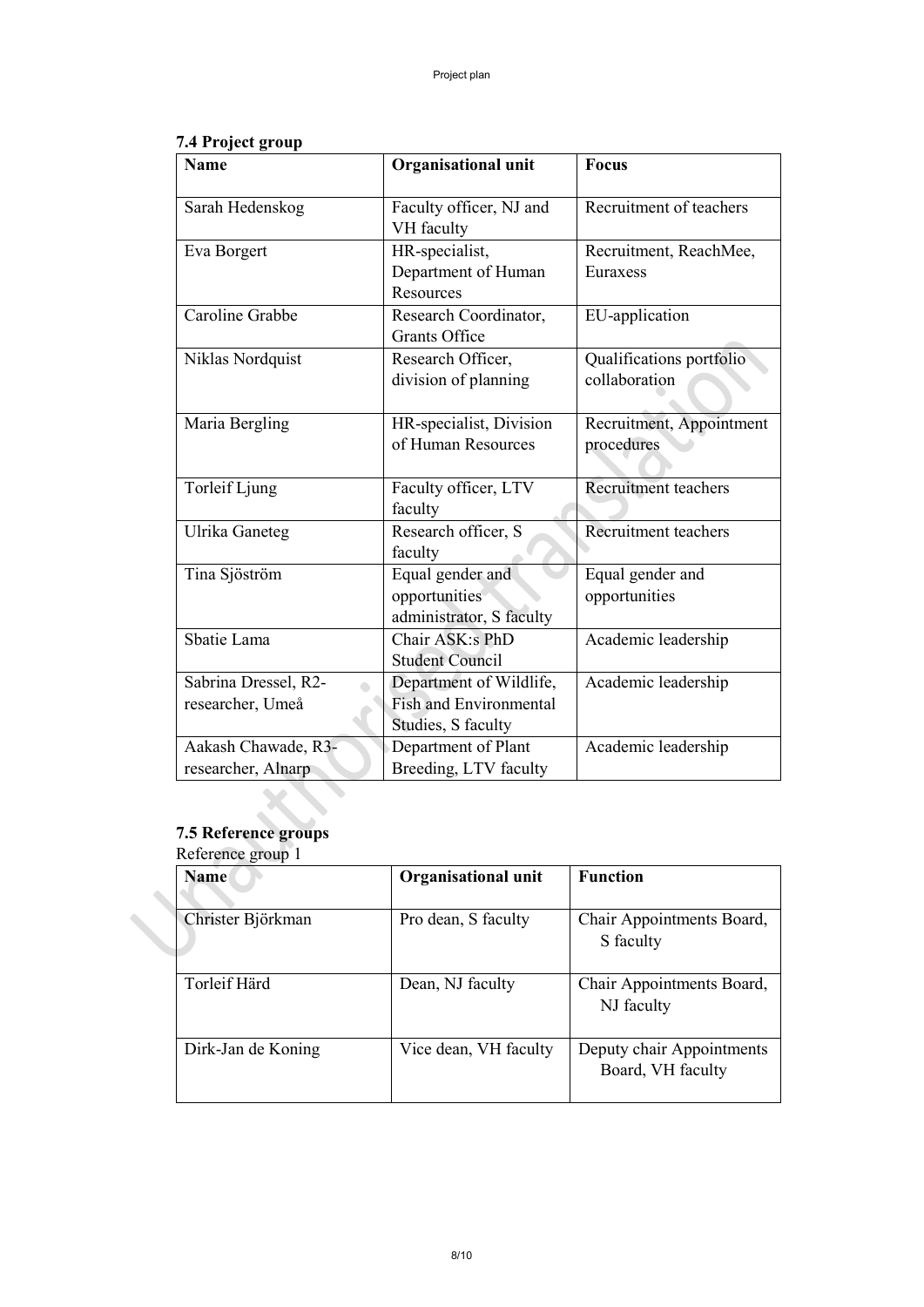| Lena Ekelund Axelson | Vice dean, LTV             | Chair Appointments Board, |
|----------------------|----------------------------|---------------------------|
|                      | faculty                    | <b>LTV</b>                |
|                      |                            |                           |
| Carolyn Glynn        | Department of Crop         | Head of Department, NJ    |
|                      | <b>Production Ecology</b>  |                           |
| Lotta Rydhmer        | Department of Animal       | Head of Department, VH    |
|                      | Genetics                   |                           |
| Hans Petersson       | Department of Forest       | Head of Department, S     |
|                      | <b>Resource Management</b> |                           |
| Anders Carlsson      | Department of Plant        | Head of Department, LTV   |
|                      | Breeding                   |                           |
| Reference group 2    |                            |                           |

| Reference group 2 |
|-------------------|
|-------------------|

| Name            | <b>Organisational unit</b> | <b>Focus</b>         |
|-----------------|----------------------------|----------------------|
|                 |                            |                      |
| Åsa Söderberg   | Head of Unit at the        | Carreer development  |
|                 | Division of Human          |                      |
|                 | Resources, Human           |                      |
|                 | Resources Unit             |                      |
| Olle Håstad     | Research Officer, VH       | Clinical employments |
|                 | faculty                    |                      |
| Lotta Jäderlund | Education Officer at the   | Carreer development  |
|                 | Division of Planning       |                      |
| Lennart Jonsson | Head of Legal Affairs at   | Law                  |
|                 | the Vice-Chancellor's      |                      |
|                 | Office                     |                      |

# Reference group 3

 $\hat{\mathbf{q}}$ 

S

| <b>Namn</b>          | Organisatorisk enhet | <b>Fokus</b>        |
|----------------------|----------------------|---------------------|
| Karin Öhman, member  | Appointment Board, S | Academic leadership |
| LFN-S faculty        | faculty              |                     |
| Seema Arora Jonsson, | Appointment Board,   | Academic leadership |
| member LFN-NJ        | NJ faculty           |                     |
| Anna Jansson, member | Appointment Board,   | Academic leadership |
| LFN-VH faculty       | NJ faculty           |                     |
| <b>Yuval Zelnik</b>  | Chair SLU Postdoc    | Academic leadership |
|                      | Association          |                     |
| Todd Johansson       | Chair SLU PhD        | Academic leadership |
|                      | Student Council      |                     |
| Magdalena Bieroza    | Chair SLU Future     | Academic leadership |
|                      | Faculty              |                     |